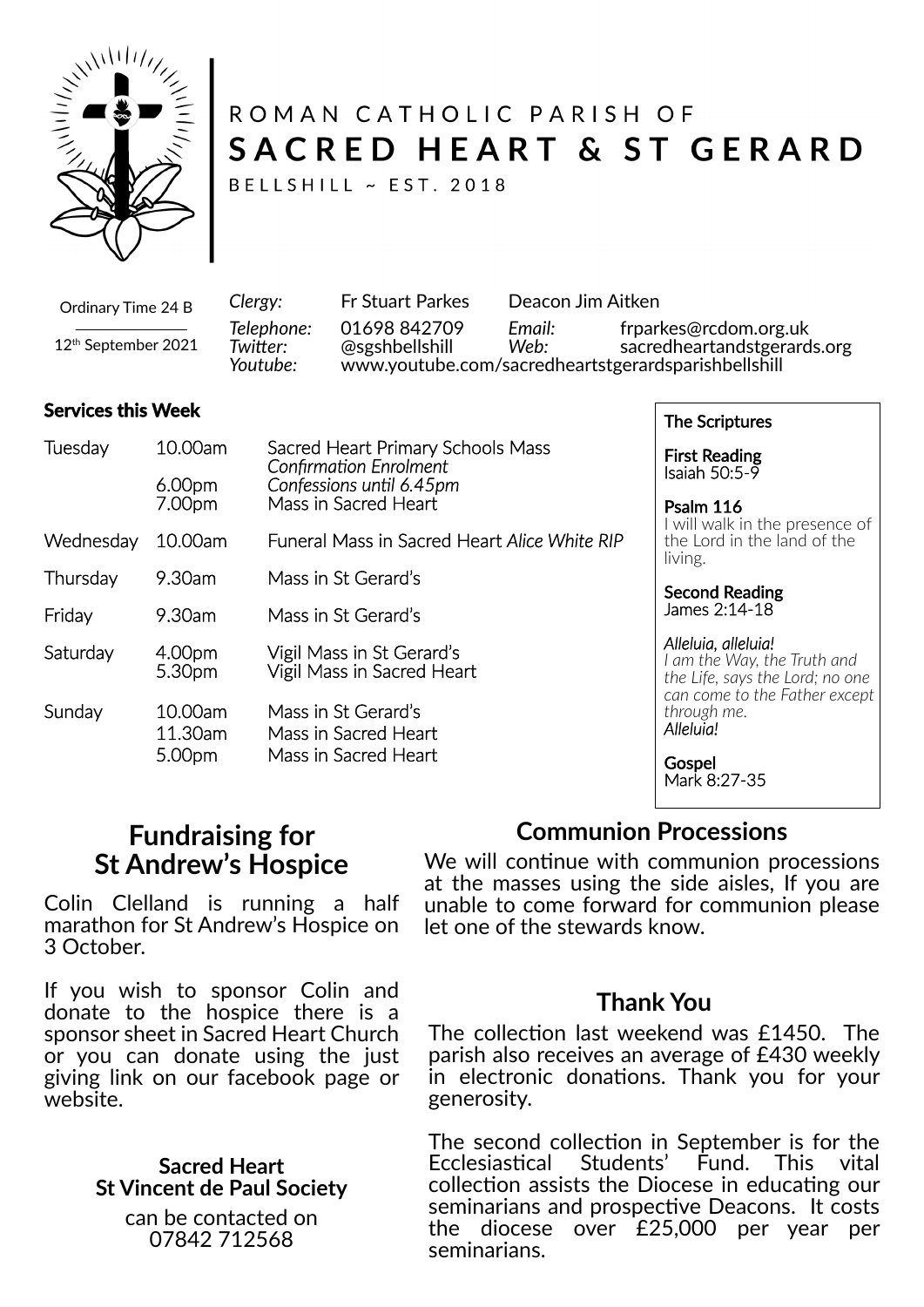# **Please Pray for**

### **Alice White RIP**

Funeral Mass in Sacred Heart Church on Wednesday 15<sup>th</sup> September at 10.00am

#### **David Devine RIP and Joseph Fallon RIP** *Whose funerals are s�ll to be arranged*

*Eternal rest grant unto them, O Lord and let perpetual light shine upon them. May they rest in peace. Amen*

# **Sunday Choirs**

Do you like to sing? Come and join the choir at the 11.30am Mass. No expertise needed and open to all ages and all abili�es. Rehearsal in Sacred Heart Church on Wednesday 15th September at 7pm in the Church.

**Anniversaries:** Eddie McAuley, Marie Bell, James Roberts Snr, James Roberts Jnr, Matthew Battersby, Thomas McAlaney, Gloria Daniels,

Come and join us!

#### **Please remember in your prayers**

#### **Sick:**

Baby Felix Durnion, Jackie Chinskie, Betty McDermott, Jim McIlroy, Lorraine McCarthy, Jane Curran, Leanne McGovern, Billy Mosedale, Thomas O'Donnell, Marcella Taylor, Fr Raymond Jaconelli, Avril Finnon, Matt MacDonald, May Allan Burns, Jean Murphy, Megan Carlin,

> You can then donate to the parish via the collection using a set of envelopes we will provide or complete the standing order part of the form or set up a regular payment through your online banking.

> If you have any questions please speak to

**Recently Dead:** Fr Terry Donnelly CSSP (Spiritans, Carfin) Jane Downie, George Reilly, Sophia Daly, David Devine, Sr Pauline Vince DC (Daughters of Charity, Lanark), Joseph Fallon,

**Months Minds:** Cathy McAuley, Mary & Gerry Mays, Ann McAuley, Gerry & Susan Mays, Lisa McAlevey, Delia Brown, Catherine Howard,

> *Come then all you nations, sing of the Lord's goodness, melodies of praise and thanks to God. Ring out the Lord's glory, praise him with your music, worship him and bless his name.*

Christ on my right hand, Christ on my left hand, Christ all around me shield in strife; Christ in my sleeping, Christ in my sitting, Christ in my rising, light of my life. Courage in our darkness, comfort in our sorrow, Spirit of our God most high; solace for the weary, pardon for the sinner, splendour of the living God. Praise Him with your singing, praise him with the trumpet praise God with the lute and harp; praise him with the cymbals, praise him with your dancing praise God till the end of days. or *Follow me, follow me, leave your home and family, Leave your fishing nets and boats upon the shore.*

# **24th Sunday in Ordinary Time 12th September 2021**

### **Entrance Hymn**

Christ be beside me, Christ be before me, Christ be behind me, King of my heart; Christ be within me, Christ be below me, Christ be above me never to part.

people at home in the interests of their Fr Stuart. With the rise in Coronavirus cases locally a number of our Extraordinary ministers of holy communion have made a decision not to take communion to own health and those being visited.

Christ be beside me, Christ be before me, Christ be behind me, King of my heart; Christ be within me, Christ be below me, Christ be above me never to part.

**Gloria** - *Bellahouston*

Gloria, gloria in execelsis Deo, Gloria, gloria in execelsis Deo.

### **Psalm**

I will walk in the presence of the Lord in the land of the living.

### **Gospel Acclamation**

Alleluia, alleluia, alleluia. Alleluia, alleluia, alleluia.

### **Hymn for Preparation of the Gifts**

Sing of the Lord's goodness, Father of all wisdom, come to him and bless his name. Mercy he has shown us, his love is forever, faithful to the end of days.

Power he has wielded, honour is his garment, risen from the snares of death. His word he has spoken, one bread he has broken, new life he now gives to all.

*Leave the seed that you have sown, leave the crops that you have grown, leave the people you have known and follow me.*

The foxes have their holes, and the swallows have their nests, but the son of man has no place to lay down. I do not offer comfort, I do not offer wealth, but in me will all happiness be found.

If you would follow me, you must leave old ways behind. You must take my cross and follow on my path. You may be far from loved ones, you may be far from home, but my father will welcome you at last.

#### **Sanctus -** *Mass of Christ the Saviour*

Holy, Holy, Holy Lord God of hosts. Heaven and earth are full, are full of your glory. Hosanna! Hosanna! Hosanna in the highest. Blessed is he who comes, who comes in the name of the Lord. Hosanna! Hosanna! Hosanna in the highest.

#### **Memorial Acclamation**

We proclaim your Death, O Lord, and profess your Resurrection until you come again.

# **Coronavirus**

While I am sure many would like to receive communion at home, I think we need to continue to try and ensure the safety of everyone and make sensible judgements about what to do.

# **Gift Aid**

Thank you to all who Gift Aid their contributions to the parish. Last week we received £9926.64 through the Gift Aid scheme for donations in the last financial year. We are still to receive the Gift Aid from those donations made through the diocesan online donations page and through the small change Gi� Aid scheme which will be over £4000.

Gift Aid is a great source of income for the parish at no extra cost to you and you can sign up if you pay tax on your salary or pensions income. You need to sign a Gift Aid declaration (more copies available on the notice board) and return it to Fr Stuart.